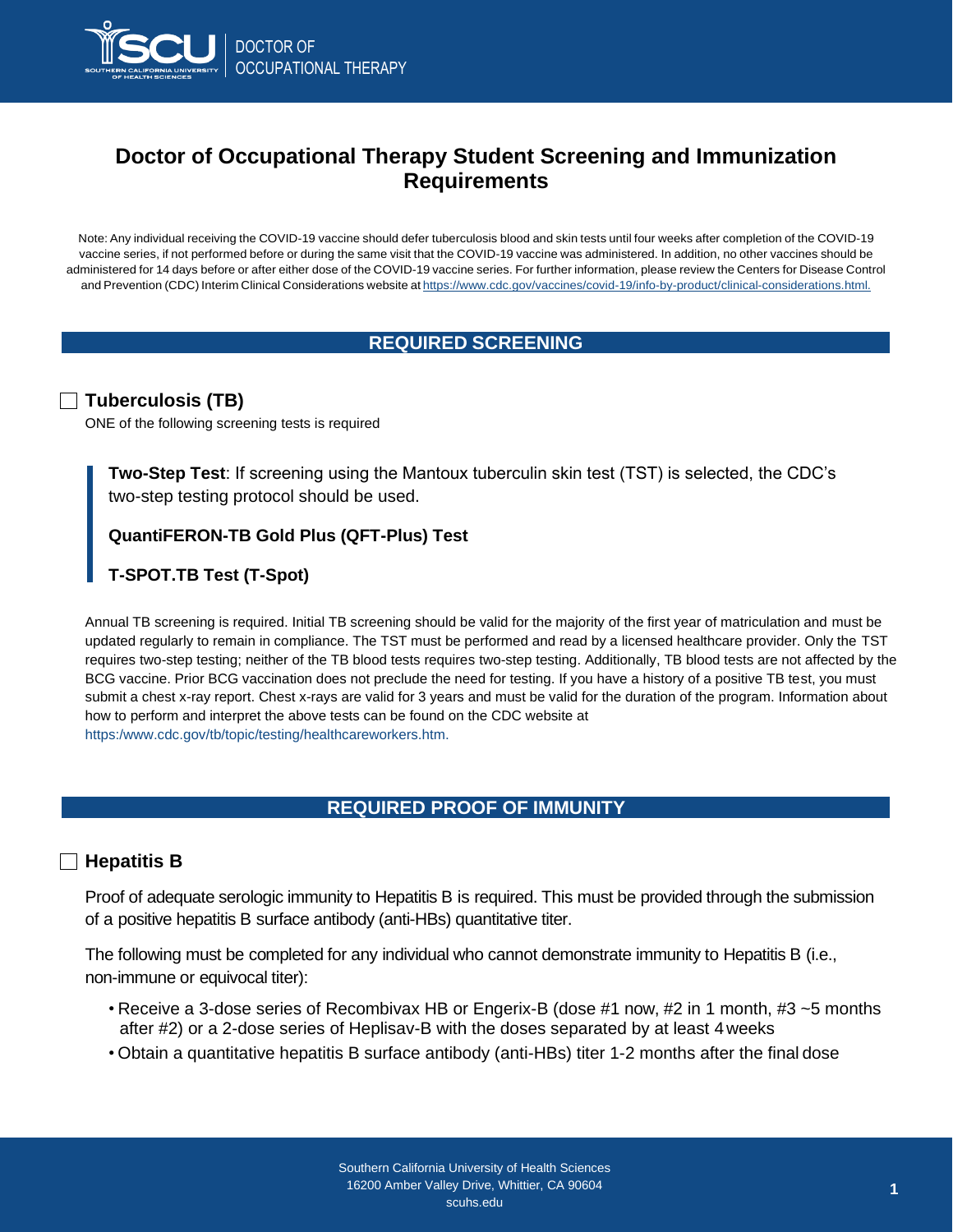

## **REQUIRED PROOF OF IMMUNITY (CONT.)**

#### **Measles (Rubeola), Mumps, Rubella**

Proof of adequate serologic immunity to measles, mumps, and rubella is required. This must be provided through the submission of a positive quantitative IgG titer for measles, mumps, and rubella.

The following must be completed for any individual who was born in 1957 or later who has not received the MMR vaccine or who cannot demonstrate immunity to **measles or mumps** (i.e., non-immune or equivocal titer):

- Receive 2 doses of the MMR vaccine at least 28 days apart
- Obtain a quantitative IgG titer 1-2 months after completion of the MMR series

The following must be completed for any individual who was born in 1957 or later who has not received the MMR vaccine or who cannot demonstrate immunity to **rubella** (i.e., non-immune or equivocal titer):

- Receive 1 dose of the MMR vaccine
- Obtain a quantitative IgG titer 1-2 months after vaccination

Submission of vaccination dates only is NOT acceptable documentation of immunity. Although the CDC considers birth before 1957 as acceptable evidence of immunity, we still require that students provide proof of immunity by a positive MMR titer. If they are proven to not be immune to disease, they will need to receive 2 (two) doses of MMR separated by 28 days and a repeat serologic titer as outlined above.

### **Varicella**

Proof of adequate serologic immunity to varicella is required. This must be provided through the submission of a positive quantitative IgG titer for varicella.

The following must be completed for any individual who has not had chickenpox (varicella), has not received the varicella vaccine, or who cannot demonstrate immunity to varicella (i.e., non-immune or equivocal titer):

- Receive 2 doses of the varicella vaccine at least 28 days apart
- Obtain a quantitative IgG titer 1-2 months after completion of the varicella series

Documentation of immunization for measles, mumps, rubella, varicella, or hepatitis B will not fulfill this requirement. Titers are valid for 5 years from the date that they are drawn and must be valid for the entire duration of the program. Any titer that will expire during either the didactic or clinical years should be redrawn prior to the start of the program. Failure to provide up-to-date titers may prevent participation in didactic and clinical activities.